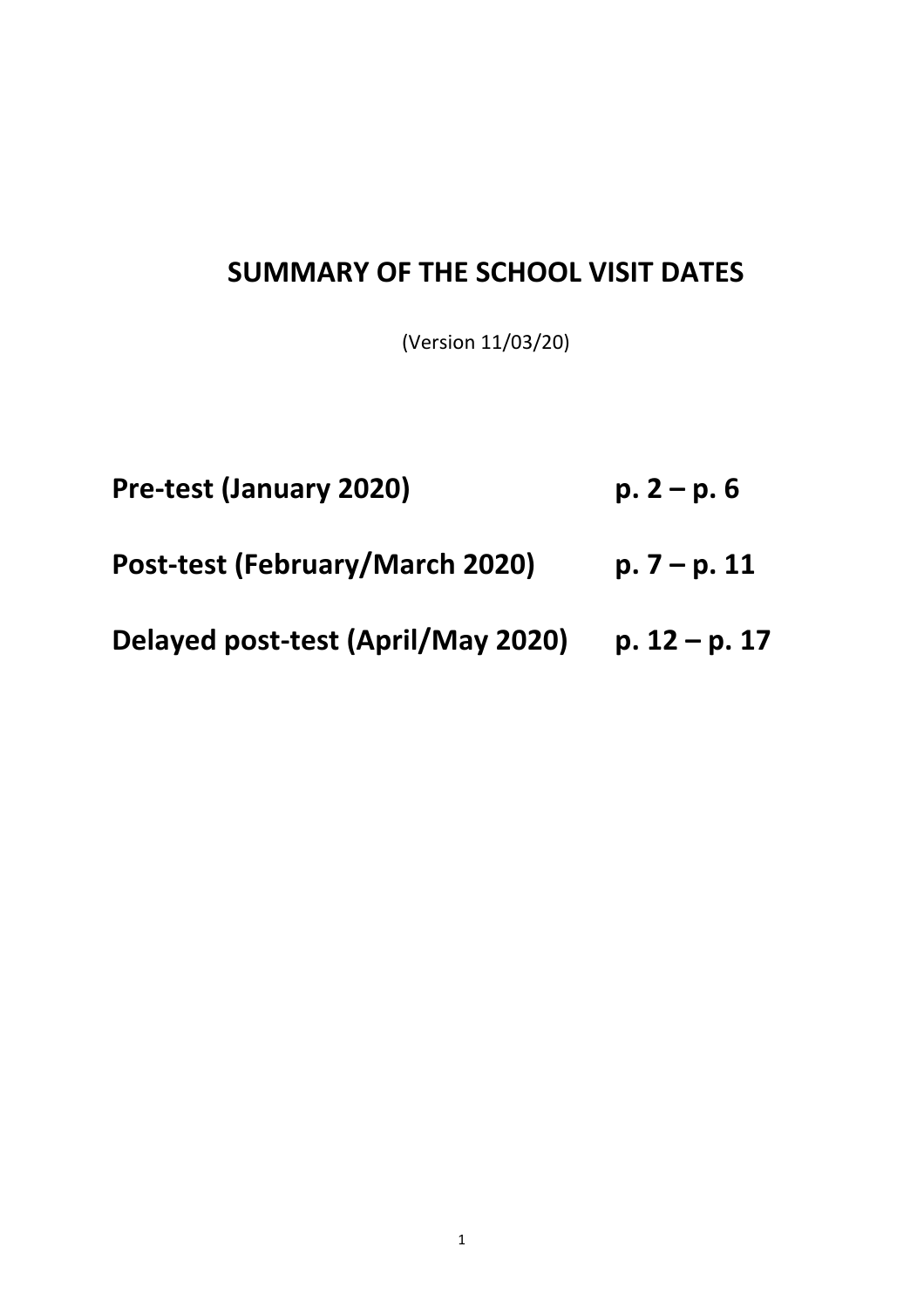## **Pre-test Data Collection Schedule (January 2020)**

|                        | <b>Dr. Natthapoj Vincent T.</b>                                                                  | <b>Cecilia Muldoon</b>                                                                                      |
|------------------------|--------------------------------------------------------------------------------------------------|-------------------------------------------------------------------------------------------------------------|
| Fri<br>10/01/20        | <b>AM</b> (Reading)                                                                              | <b>AM</b>                                                                                                   |
|                        | 09:30-10:30<br>The Palmer Academy (1/2)<br>Ashleigh Jackson                                      | Shadowing Vincent in the 09:30-10:30<br>session                                                             |
|                        | 10:45-11:45<br>The Palmer Academy (2/2)<br>Corrine Staple / Helen Robinson                       |                                                                                                             |
|                        | <b>PM</b> (Reading)<br>13:10-14:10<br>Kennet Valley Primary School (1/1)<br><b>Ren Thurston</b>  | <b>PM</b><br>[Still available]                                                                              |
|                        |                                                                                                  |                                                                                                             |
| <b>Mon</b><br>13/01/20 | <b>AM</b> (Slough)<br>09:30-10:30<br>Penn Wood Primary School (1/3)<br>Sofia Ahmed               | <b>AM</b> (Basingstoke)<br>09:30-10:30<br>St Bede's Catholic Primary School (1/2)<br><b>Miriam Phillips</b> |
|                        | 10:45-11:45<br>Penn Wood Primary School (2/3)<br>Jess Hay                                        | 10:45-11:45<br>St Bede's Catholic Primary School (2/2)<br><b>Grace Timms</b>                                |
|                        | <b>PM</b> (Slough)<br>13:10-14:10<br>Penn Wood Primary School (3/3)<br>Anum Nayyer               | <b>PM</b><br>[Still available]                                                                              |
| <b>Tue</b><br>14/01/20 | <b>AM</b> (Didcot)<br>09:00-10:00<br>Ladygrove Park Primary School (1/2)<br><b>Amber Parsons</b> | <b>AM</b><br>[Still available]                                                                              |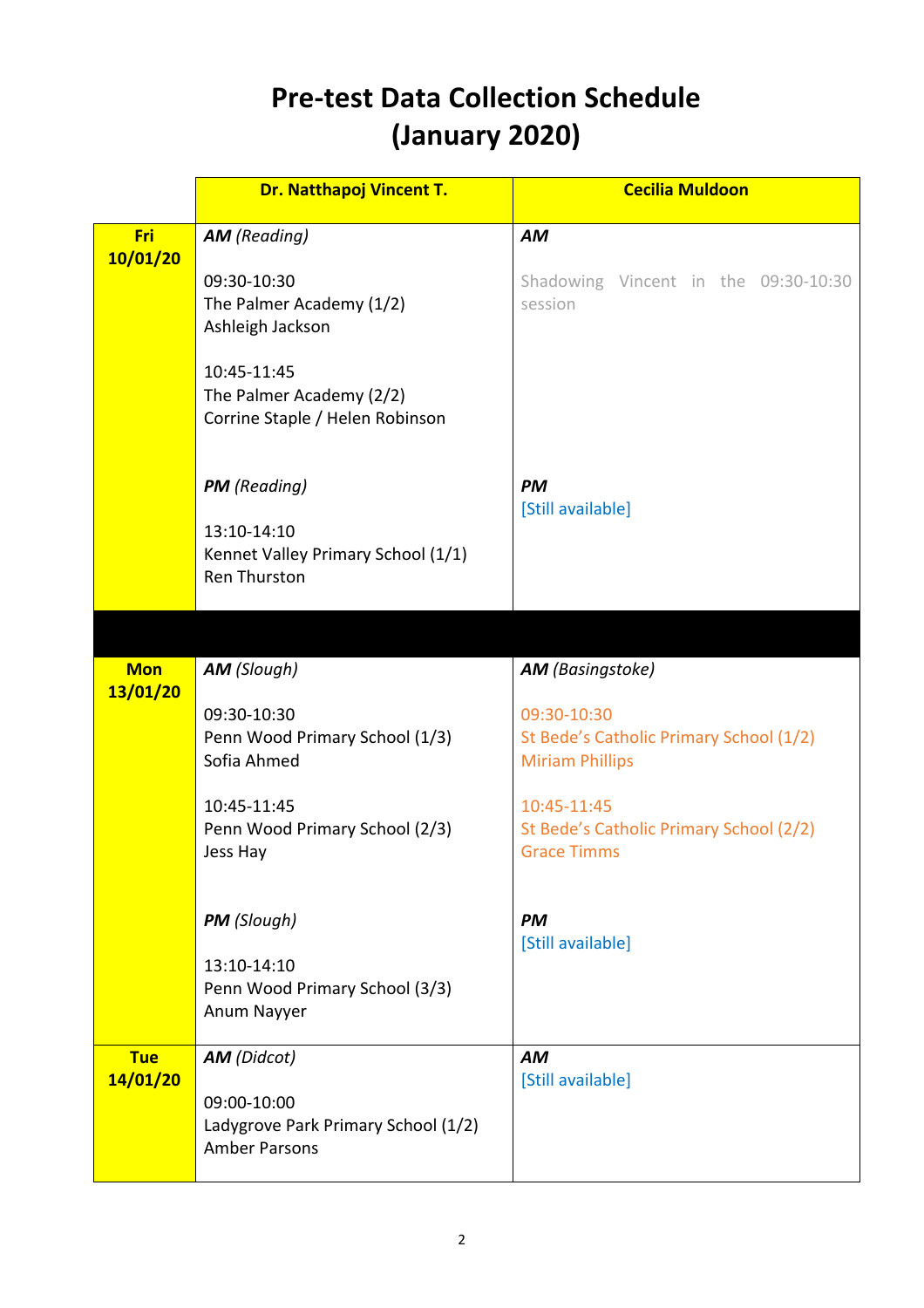|            | 10:00-11:00                                                 |                                    |
|------------|-------------------------------------------------------------|------------------------------------|
|            | Ladygrove Park Primary School (2/2)                         |                                    |
|            | Naomi Loveless                                              |                                    |
|            |                                                             |                                    |
|            |                                                             |                                    |
|            | <b>PM</b> (Reading)                                         | <b>PM</b>                          |
|            |                                                             | [Still available]                  |
|            | 13:10-14:10                                                 |                                    |
|            | Allow sufficient time to travel back to                     |                                    |
|            | Reading                                                     |                                    |
|            |                                                             |                                    |
|            | 14:15-15:15                                                 |                                    |
|            | Highwood Primary School (1/1)                               |                                    |
|            | <b>Steve Pearce</b>                                         |                                    |
|            |                                                             |                                    |
| <b>Wed</b> | <b>AM</b> (Crowthorne)                                      | <b>AM</b>                          |
| 15/01/20   |                                                             | [Still available]                  |
|            | 09:30-10:30                                                 |                                    |
|            | Oaklands Junior School (1/2)                                |                                    |
|            | Kerry Davidson                                              |                                    |
|            |                                                             |                                    |
|            | 10:45-11:45                                                 |                                    |
|            | Oaklands Junior School (2/2)                                |                                    |
|            | <b>Stuart Lee</b>                                           |                                    |
|            |                                                             |                                    |
|            |                                                             |                                    |
|            |                                                             |                                    |
|            | <b>PM</b>                                                   | <b>PM</b>                          |
|            | [Not available]                                             | [Still available]                  |
|            |                                                             |                                    |
| <b>Thu</b> | <b>AM</b> (Reading)                                         | <b>AM</b> (Thatcham)               |
| 16/01/20   |                                                             |                                    |
|            | 09:30-10:30                                                 | 09:30-10:30                        |
|            | Churchend Primary Academy (1/2)                             | Francis Baily Primary School (1/3) |
|            | Lucy Pickford                                               | <b>Ellen Saxton</b>                |
|            |                                                             |                                    |
|            | 10:45-11:45                                                 | 11:05-12:05                        |
|            | Churchend Primary Academy (2/2)                             | Francis Baily Primary School (2/3) |
|            | Fiona Kemp                                                  | Nicky Gamlin                       |
|            |                                                             |                                    |
|            |                                                             |                                    |
|            | <b>PM</b> (Reading)                                         | <b>PM</b> (Thatcham)               |
|            | 13:40-14:40 (First 15 mins here then go                     | 13:30-14:30                        |
|            |                                                             |                                    |
|            | to Selen/Pam's class)                                       | Francis Baily Primary School (3/3) |
|            | English Martyrs Primary School (1/2)<br><b>Bekki Reilly</b> | Sophie Steadman                    |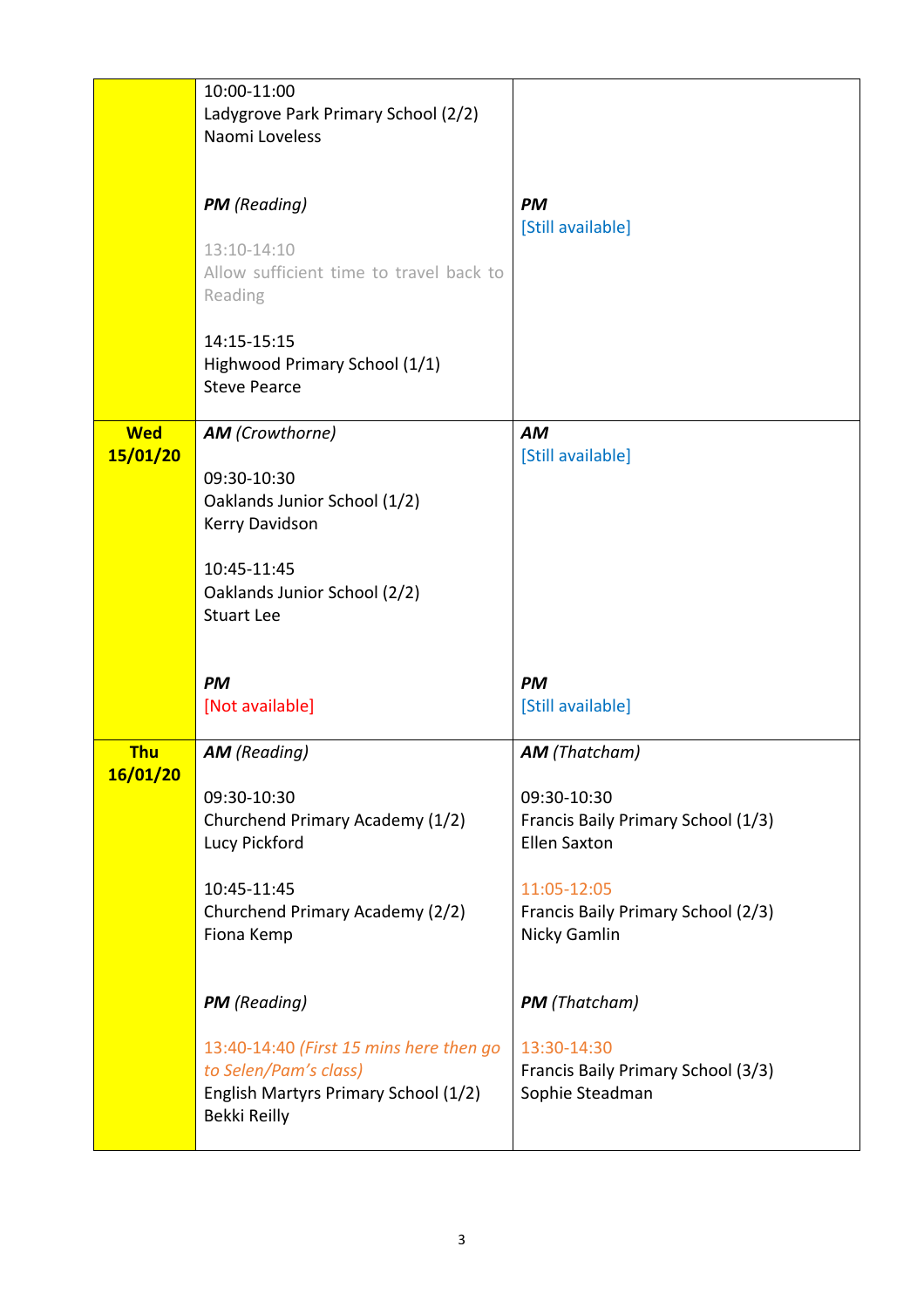|            | 13:55-14:55 (After 15 mins here, go                     |                                                      |
|------------|---------------------------------------------------------|------------------------------------------------------|
|            | back to Bekki's class)                                  |                                                      |
|            | English Martyrs Primary School (2/2)                    |                                                      |
|            | Selen Omer / Pam Peers                                  |                                                      |
| Fri        | <b>AM</b> (Winchfield)                                  | <b>AM</b> (Cavensham)                                |
| 17/01/20   |                                                         |                                                      |
|            | 09:30-10:30                                             | 09:00-10:00                                          |
|            | Greenfields Junior School (1/3)                         | The Hill Primary School (1/2)                        |
|            | <b>Katy Pitts</b>                                       | Liana Lindsell                                       |
|            |                                                         |                                                      |
|            | 11:10-12:10<br>Greenfields Junior School (2/3)          | 11:00-12:00<br>The Hill Primary School (2/2)         |
|            | Annabel Gallagher                                       | Sarah Howell/Jan Marley                              |
|            |                                                         |                                                      |
|            |                                                         |                                                      |
|            | <b>PM</b> (Winchfield)                                  | <b>PM</b> (Pangbourne)                               |
|            |                                                         |                                                      |
|            | 13:10-14:10<br>Greenfields Junior School (3/3)          | 13:10-14:10<br>Allow sufficient time to travel<br>to |
|            | <b>Ben Clarke-Smith</b>                                 | Pangbourne                                           |
|            |                                                         |                                                      |
|            |                                                         | 14:15-15:15                                          |
|            |                                                         | Basildon CoE Primary School (1/1)                    |
|            |                                                         | Laura Foley-Steele                                   |
|            |                                                         |                                                      |
|            |                                                         |                                                      |
| <b>Mon</b> | <b>AM</b> (Newbury)                                     | <b>AM</b> (Bracknell)                                |
| 20/01/20   |                                                         |                                                      |
|            | 09:30-10:30                                             | 09:30-10:30                                          |
|            | Falkland Primary School (1/2)                           | Jennett's Park Primary School (1/2)                  |
|            | <b>Katie Collins</b>                                    | Joy Venediktou                                       |
|            | 10:45-11:45                                             | 10:45-11:45                                          |
|            | Falkland Primary School (2/2)                           | Jennett's Park Primary School (2/2)                  |
|            | Rebecca Green                                           | Catherine Lightfoot                                  |
|            |                                                         |                                                      |
|            |                                                         |                                                      |
|            | <b>PM</b> (Newbury)                                     | PM                                                   |
|            | 13:15-14:10                                             | [Still available]                                    |
|            | The Winchcombe School (1/2)                             |                                                      |
|            | Amelia Stringer                                         |                                                      |
|            |                                                         |                                                      |
|            | 14:15-15:10                                             |                                                      |
|            |                                                         |                                                      |
|            | The Winchcombe School (2/2)<br><b>Alexandra Herring</b> |                                                      |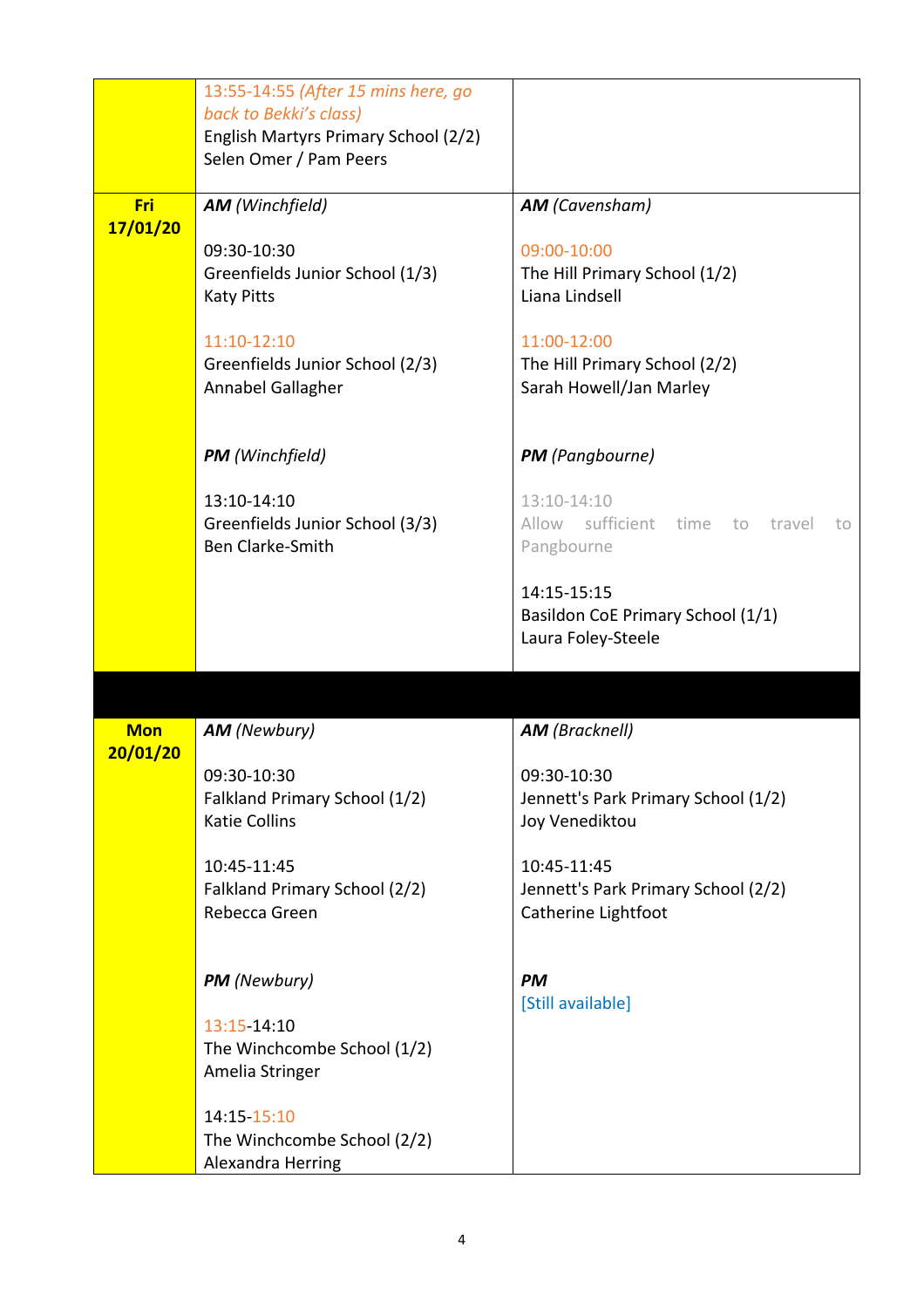| <b>Tue</b> | <b>AM</b>                              | <b>AM</b>                               |
|------------|----------------------------------------|-----------------------------------------|
| 21/01/20   | [Not available]                        | [Not available]                         |
|            |                                        |                                         |
|            | <b>PM</b>                              | <b>PM</b>                               |
|            | [Not available]                        | [Not available]                         |
|            |                                        |                                         |
| <b>Wed</b> | <b>AM</b> (Taplow)                     | <b>AM</b> (Reading)                     |
| 22/01/20   |                                        |                                         |
|            | 09:30-10:30                            | 09:30-10:30                             |
|            | St Nicolas' CoE School (1/1)           | Shinfield St Mary's Junior School (1/3) |
|            | <b>Kim Jones</b>                       | Paul Arnold                             |
|            |                                        |                                         |
|            |                                        | 10:45-11:45                             |
|            |                                        | Shinfield St Mary's Junior School (2/3) |
|            |                                        | Laura Delgado                           |
|            |                                        |                                         |
|            | <b>PM</b>                              | <b>PM</b> (Reading)                     |
|            |                                        |                                         |
|            | [Not available]                        | 13:10-14:10                             |
|            |                                        | Shinfield St Mary's Junior School (3/3) |
|            |                                        | Sarah Bright                            |
|            |                                        |                                         |
| <b>Thu</b> | <b>AM</b> (Reading)                    | <b>AM</b>                               |
|            |                                        |                                         |
|            |                                        |                                         |
| 23/01/20   | 09:30-10:30                            | [Not available]                         |
|            | Redlands Primary School (1/1)          |                                         |
|            | Dani Adams                             |                                         |
|            |                                        |                                         |
|            |                                        |                                         |
|            | <b>PM</b> (Mortimer)                   | <b>PM</b>                               |
|            |                                        | [Not available]                         |
|            | 13:15-14:10                            |                                         |
|            | Mortimer St Mary's Junior School (1/2) |                                         |
|            | <b>Tina Brown</b>                      |                                         |
|            |                                        |                                         |
|            | 14:15-15:10                            |                                         |
|            | Mortimer St Mary's Junior School (2/2) |                                         |
|            | Laura Roumignac                        |                                         |
|            |                                        |                                         |
| Fri        | <b>AM</b> (Wokingham)                  | <b>AM</b> (Reading)                     |
| 24/01/20   |                                        |                                         |
|            | 11:00-12:00                            | 09:30-10:30                             |
|            | Windmill Primary School (1/1)          | Charvil Piggott Primary School (1/1)    |
|            | Rebecca Walker                         | Alyx Ball                               |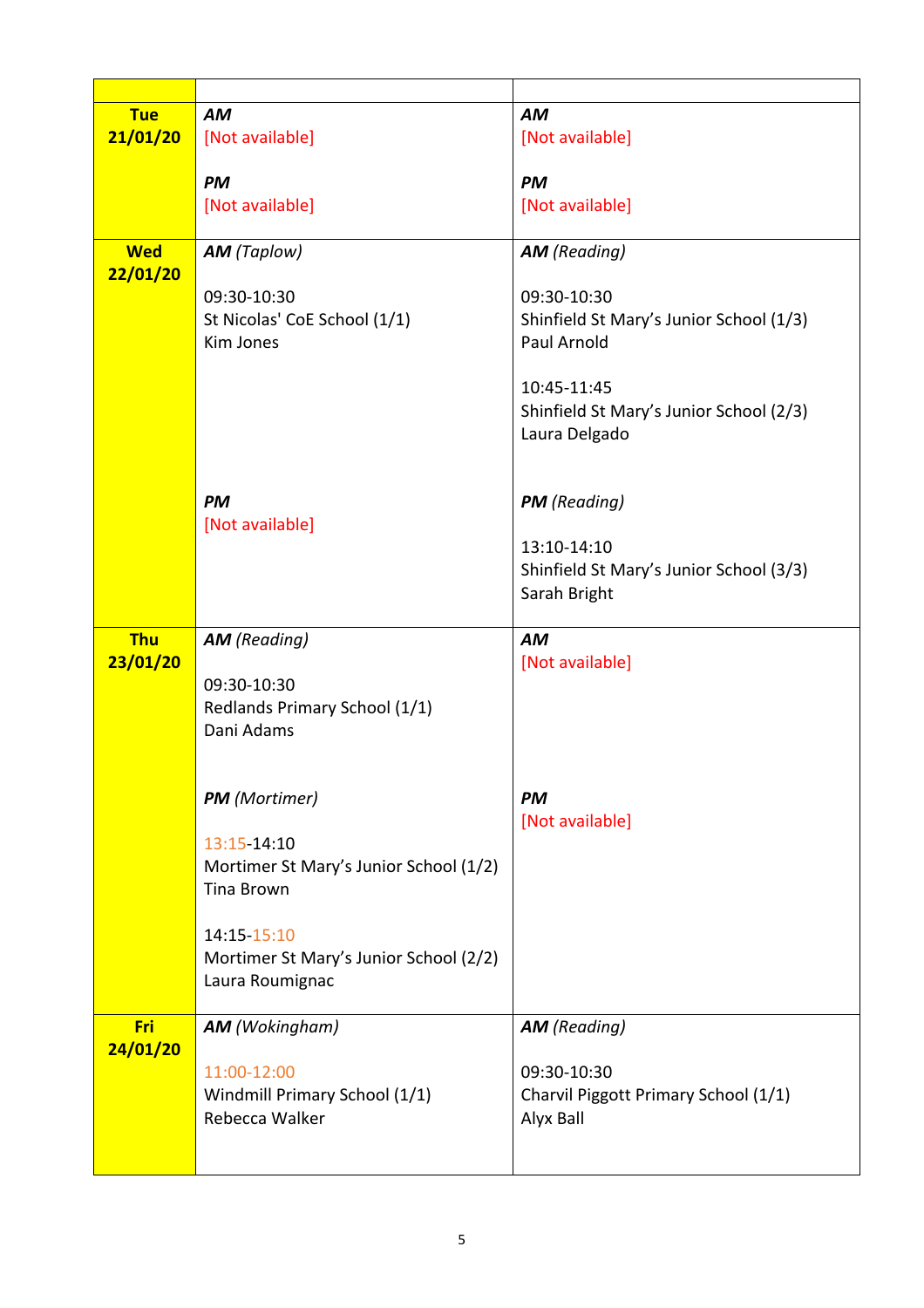|                        | PM (Wokingham)<br>13:10-14:10<br>Evendons Primary School (1/2)<br><b>Helen Brewis</b><br>14:15-15:15<br>Evendons Primary School (2/2)<br>Holly Wright                             | <b>PM</b><br>[Still available] |
|------------------------|-----------------------------------------------------------------------------------------------------------------------------------------------------------------------------------|--------------------------------|
|                        |                                                                                                                                                                                   |                                |
| <b>Mon</b><br>27/01/20 | <b>AM</b> (Maidenhead)<br>10:15-11:15<br>All Saints CofE Junior School (1/3)<br>Shariq Ali<br>11:30-12:30<br>All Saints CofE Junior School (2/3)<br>Sarah Naylor / Sarah Thompson | <b>AM</b><br>[Not available]   |
|                        | <b>PM</b><br>13:30-14:30<br>All Saints CofE Junior School (3/3)<br><b>Maike Fleck</b>                                                                                             | <b>PM</b><br>[Not available]   |

**Your three weeks of mathematics teaching in this research project will begin from Monday 27/01/20 to Friday 14/02/20.**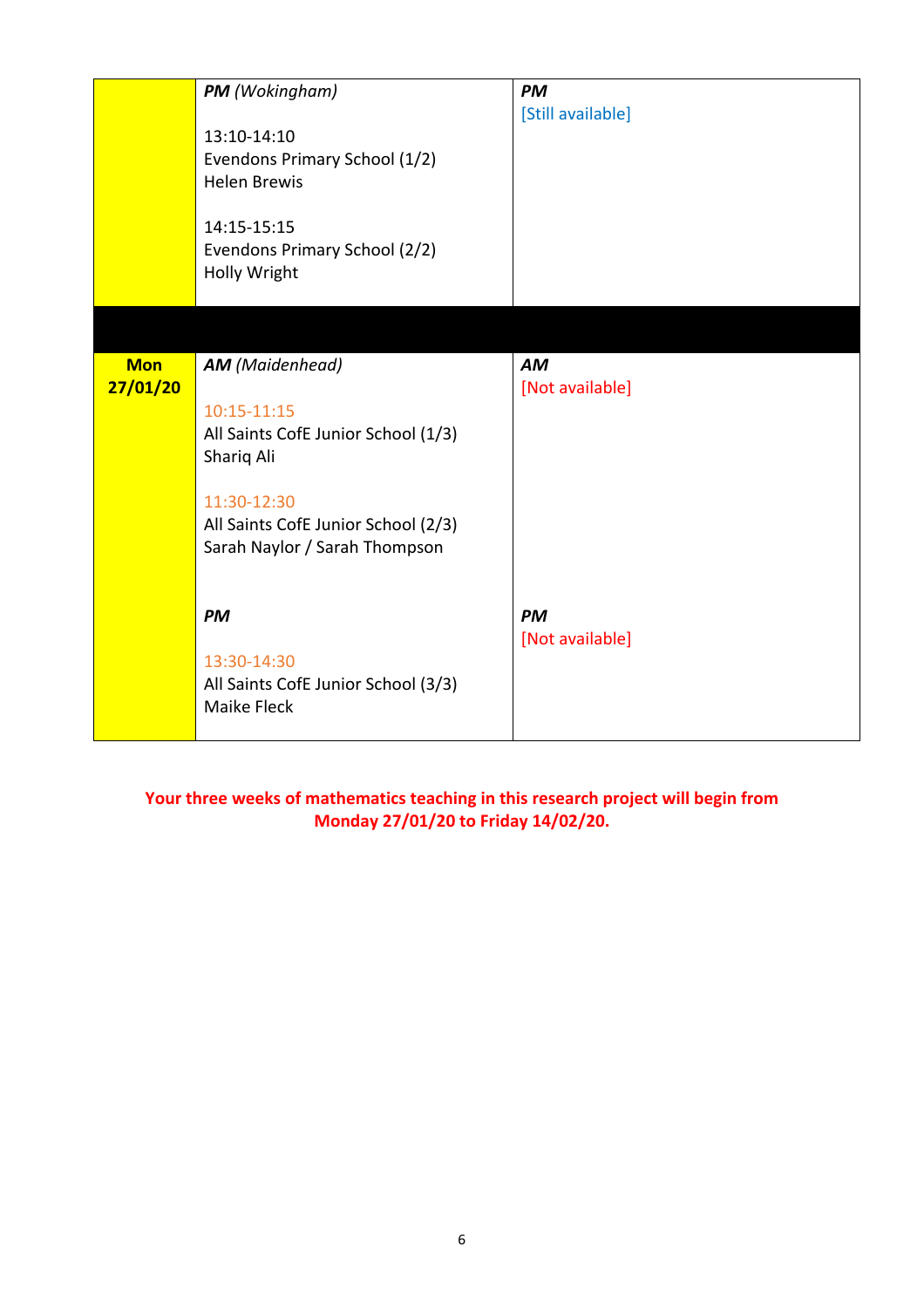## **Post-test Data Collection Schedule (February-March 2020)**

Please note that if your class is in either the Maths Story Reading or Writing Enhancement cohort, you and some of your pupils might be invited to be interviewed as part of the **post-test data collection visit too.** 

For more details on the interviews, please refer to your Information Sheet.

|                        | Dr. Natthapoj Vincent T.                                                | <b>Cecilia Muldoon</b>                                                           |
|------------------------|-------------------------------------------------------------------------|----------------------------------------------------------------------------------|
| <b>Mon</b><br>24/02/20 | <b>AM</b> (Wokingham)                                                   | <b>AM</b> (Basingstoke)                                                          |
|                        |                                                                         | 09:30-10:30<br>St Bede's Catholic Primary School (1/2)<br><b>Miriam Phillips</b> |
|                        | 11:00-12:00<br>Windmill Primary School (1/1)<br>Rebecca Walker          | 10:45-11:45<br>St Bede's Catholic Primary School (2/2)<br><b>Grace Timms</b>     |
|                        | <b>PM</b> (Wokingham)<br>13:10-14:10                                    | <b>PM</b><br>[Not available]                                                     |
|                        | Evendons Primary School (1/2)<br><b>Helen Brewis</b>                    |                                                                                  |
|                        | 14:15-15:15<br>Evendons Primary School (2/2)<br>Holly Wright            |                                                                                  |
| <b>Tue</b><br>25/02/20 | <b>AM</b> (Reading)                                                     | <b>AM</b> (Reading)                                                              |
|                        | 09:30-10:30<br>Shinfield St Mary's Junior School (1/3)<br>Paul Arnold   | 09:30-10:30<br>Highwood Primary School (1/1)<br><b>Steve Pearce</b>              |
|                        | 11:10-12:10<br>Shinfield St Mary's Junior School (2/3)<br>Laura Delgado |                                                                                  |
|                        |                                                                         |                                                                                  |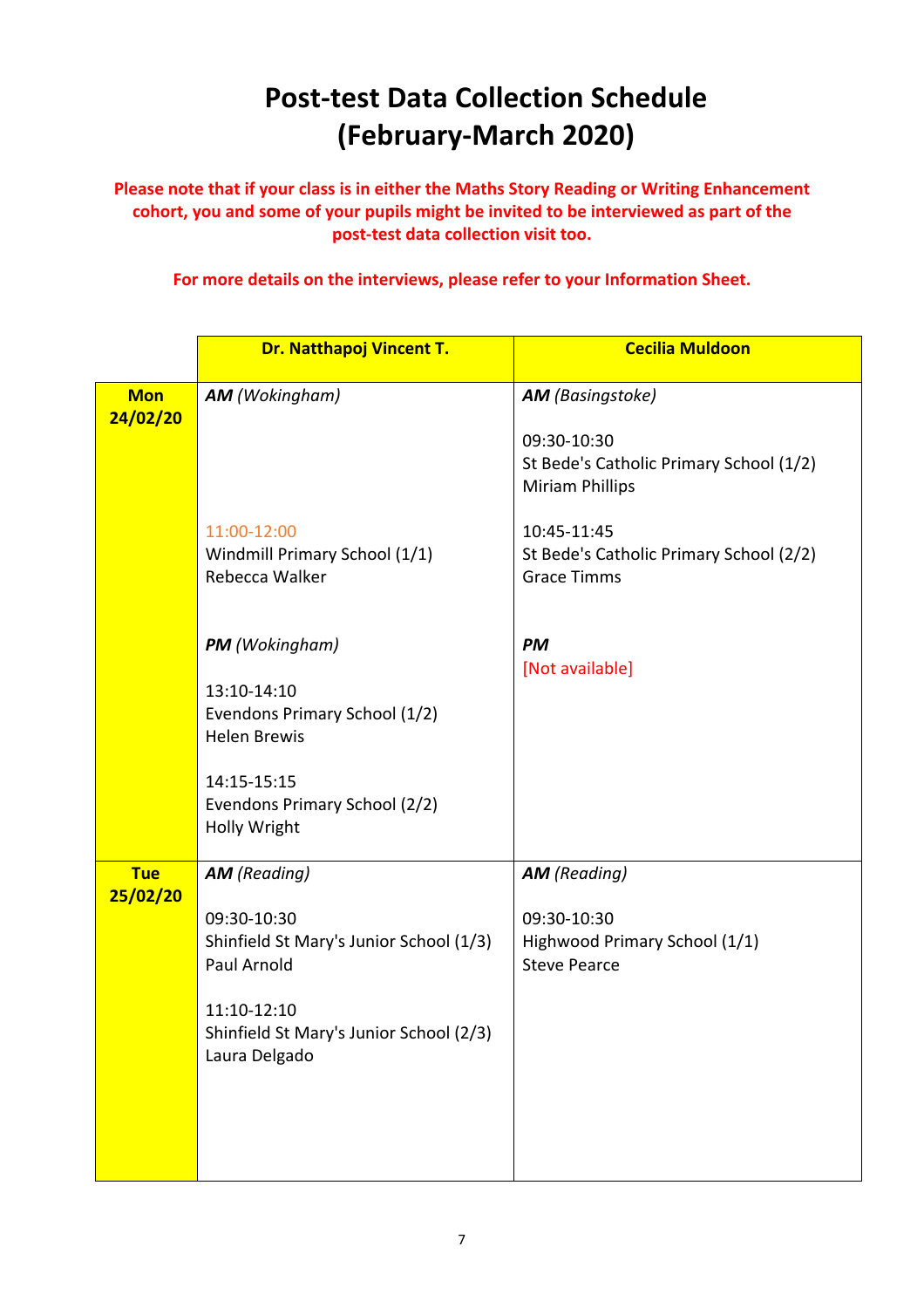|            | <b>PM</b> (Reading)                                                                                                                                | <b>PM</b> (Mortimer)                                                                                                                                   |
|------------|----------------------------------------------------------------------------------------------------------------------------------------------------|--------------------------------------------------------------------------------------------------------------------------------------------------------|
|            | 13:30-14:30<br>Shinfield St Mary's Junior School (3/3)<br>Sarah Bright                                                                             | 13:15-14:10<br>Mortimer St Mary's Junior School (1/2)<br><b>Tina Brown</b><br>14:15-15:10<br>Mortimer St Mary's Junior School (2/2)<br>Laura Roumignac |
| <b>Wed</b> | <b>AM</b> (Taplow)                                                                                                                                 | <b>AM</b> (Newbury)                                                                                                                                    |
| 26/02/20   |                                                                                                                                                    |                                                                                                                                                        |
|            | 09:30-10:30<br>St Nicolas' CoE School (1/1)<br><b>Kim Jones</b>                                                                                    | 09:30-10:30<br>Falkland Primary School (1/2)<br><b>Katie Collins</b><br>10:45-11:45<br>Falkland Primary School (2/2)<br>Rebecca Green                  |
|            | <b>PM</b> (Reading)<br>13:10-14:10<br>The Palmer Academy (1/2)                                                                                     | <b>PM</b><br>[Not available]                                                                                                                           |
|            | Ashleigh Jackson<br>14:15-15:15<br>The Palmer Academy (2/2)<br>Corrine Staple / Helen Robinson                                                     |                                                                                                                                                        |
| <b>Thu</b> | <b>AM</b> (Reading)                                                                                                                                | <b>AM</b> (Cavensham)                                                                                                                                  |
| 27/02/20   | 09:30-10:30<br>English Martyrs Primary School (1/2)<br>Bekki Reilly<br>10:45-11:45<br>English Martyrs Primary School (2/2)<br>Selen Omer/Pam Peers | 09:30-10:30<br>The Hill Primary School (1/2)<br>Liana Lindsell<br>10:45-11:45<br>The Hill Primary School (2/2)<br>Sarah Howell/Jan Marley              |
|            | <b>PM</b><br>[Not available]                                                                                                                       | <b>PM</b> (Pangbourne)<br>13:30-14:30<br>Basildon CoE Primary School (1/1)<br>Laura Foley-Steele                                                       |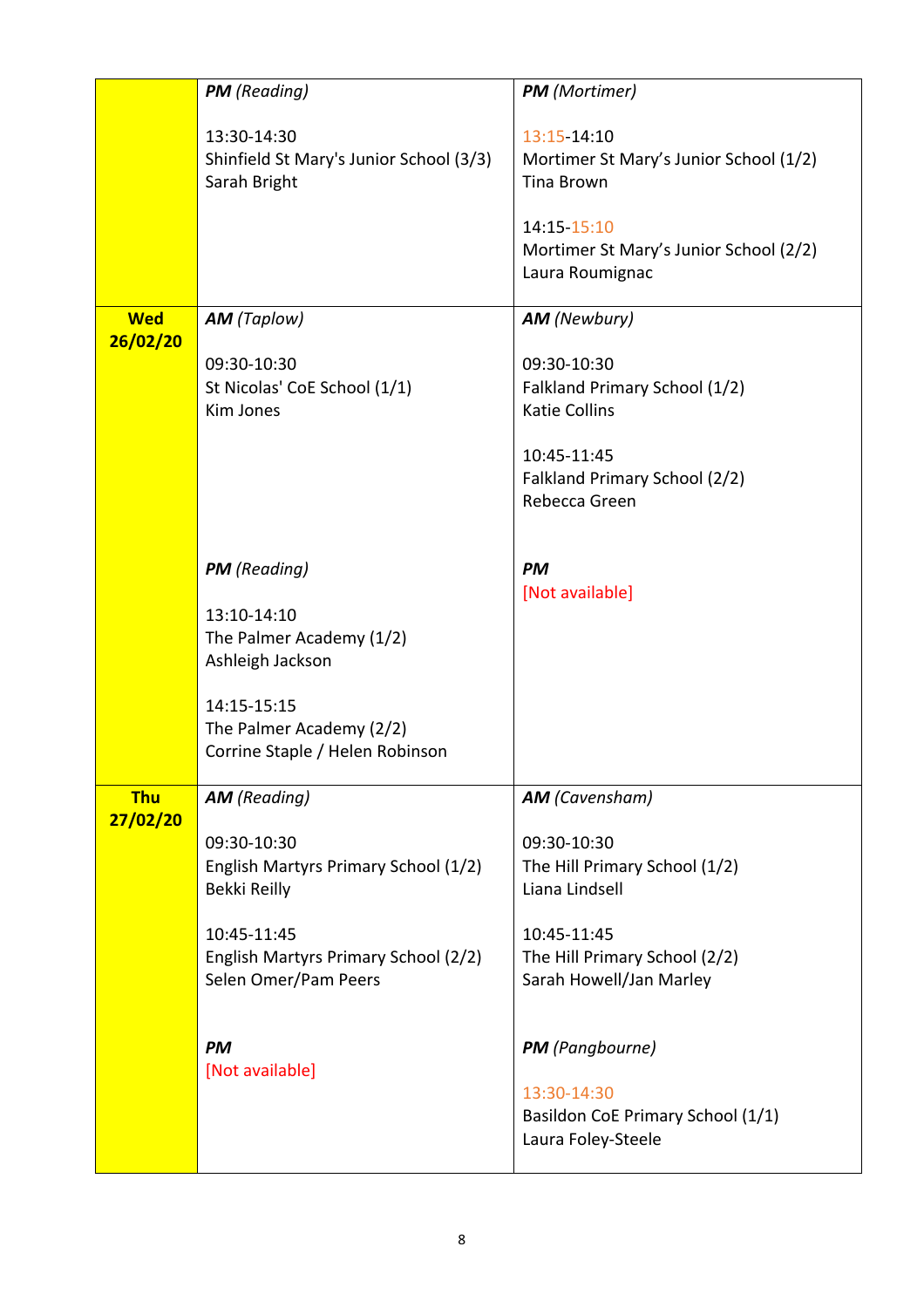| Fri        | <b>AM</b> (Winchfield)               | <b>AM</b> (Slough)                  |
|------------|--------------------------------------|-------------------------------------|
| 28/02/20   |                                      |                                     |
|            | 09:15-10:15                          | 09:30-10:30                         |
|            | Greenfields Junior School (1/3)      | Penn Wood Primary School (1/3)      |
|            | <b>Katy Pitts</b>                    | Sofia Ahmed                         |
|            | 10:50-11:50                          | 10:45-11:45                         |
|            | Greenfields Junior School (2/3)      | Penn Wood Primary School (2/3)      |
|            | Annabel Gallagher                    | Jess Hay                            |
|            |                                      |                                     |
|            |                                      |                                     |
|            | <b>PM</b> (Winchfield)               | <b>PM</b> (Slough)                  |
|            | 13:00-14:00                          | 13:10-14:10                         |
|            | Greenfields Junior School (3/3)      | Penn Wood Primary School (3/3)      |
|            | <b>Ben Clarke-Smith</b>              | Anum Nayyer                         |
|            |                                      |                                     |
|            |                                      |                                     |
|            |                                      |                                     |
| <b>Mon</b> | <b>AM</b> (Reading)                  | <b>AM</b> (Reading)                 |
| 02/03/20   |                                      |                                     |
|            | 09:30-10:30                          | 09:30-10:30                         |
|            | Charvil Piggott Primary School (1/1) | Kennet Valley Primary School (1/1)  |
|            | Alyx Ball                            | <b>Ren Thurston</b>                 |
|            |                                      |                                     |
|            | (Early) PM (Reading)                 | <b>PM</b> (Didcot)                  |
|            |                                      |                                     |
|            | 13:10-14:10                          | 13:20-14:15                         |
|            | Redlands Primary School (1/1)        | Ladygrove Park Primary School (1/2) |
|            | Dani Adams                           | Naomi Loveless                      |
|            |                                      | 14:15-15:10                         |
|            |                                      | Ladygrove Park Primary School (2/2) |
|            |                                      | <b>Amber Parsons</b>                |
|            |                                      |                                     |
| <b>Tue</b> | <b>AM</b> (Bracknell)                | <b>AM</b> (Thatcham)                |
| 03/03/20   | 09:30-10:30                          | 09:30-10:30                         |
|            | Jennett's Park Primary School (1/2)  | Francis Baily Primary School (1/3)  |
|            | Joy Venediktou                       | <b>Ellen Saxton</b>                 |
|            |                                      |                                     |
|            | 10:45-11:45                          | 11:05-12:05                         |
|            | Jennett's Park Primary School (2/2)  | Francis Baily Primary School (2/3)  |
|            | Megan Knowles                        | Nicky Gamlin                        |
|            |                                      |                                     |
|            |                                      |                                     |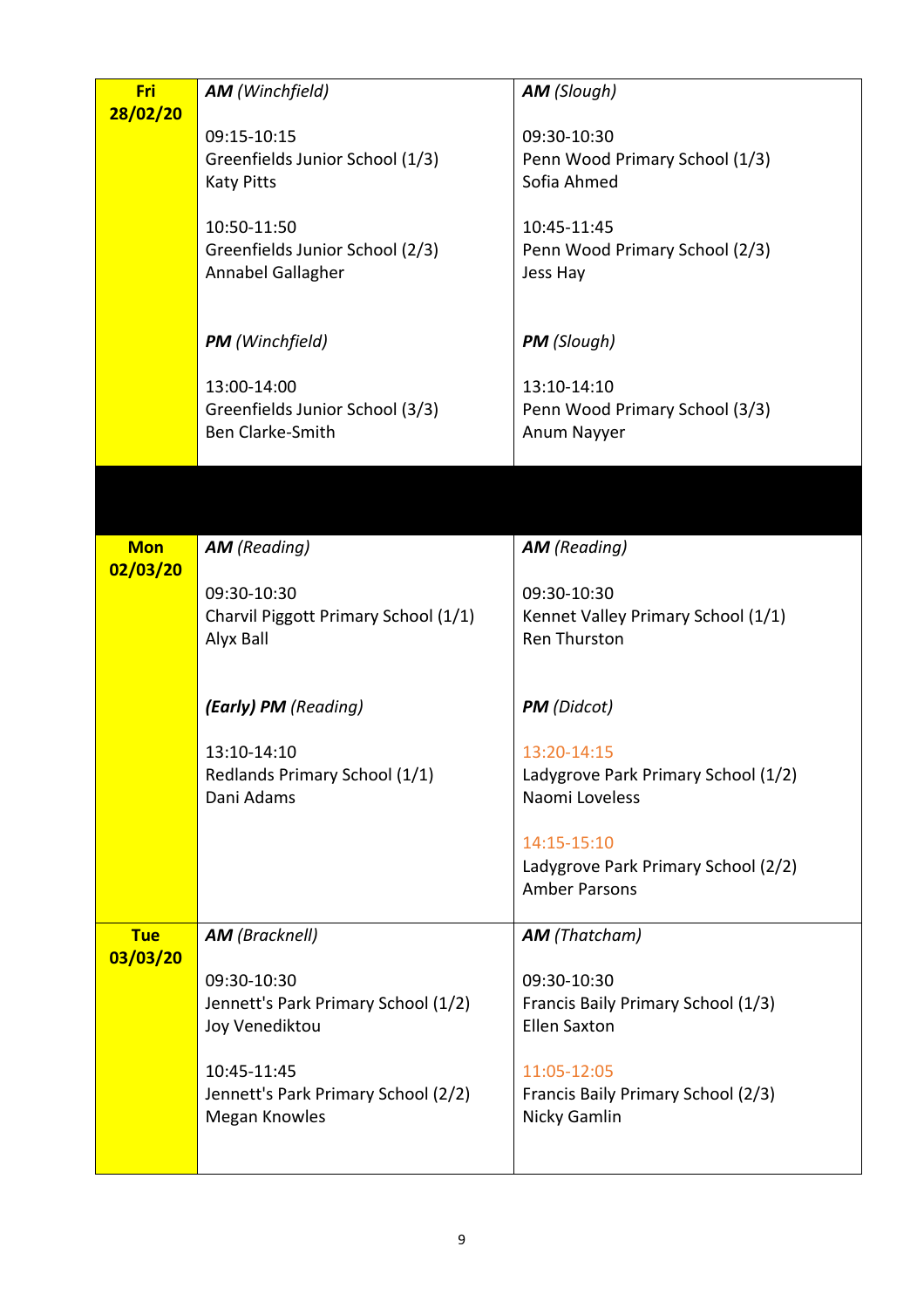|            | <b>PM</b>                       | <b>PM</b> (Thatcham)                |
|------------|---------------------------------|-------------------------------------|
|            | [Not available]                 |                                     |
|            |                                 | 13:30-14:30                         |
|            |                                 | Francis Baily Primary School (3/3)  |
|            |                                 | Sophie Steadman                     |
|            |                                 |                                     |
| <b>Wed</b> | <b>AM</b>                       | <b>AM</b> (Crowthorne)              |
| 04/03/20   | [Not available]                 |                                     |
|            |                                 | 09:30-10:30                         |
|            |                                 | Oaklands Junior School (1/2)        |
|            |                                 | Kerry Davidson                      |
|            |                                 | 10:45-11:45                         |
|            |                                 | Oaklands Junior School (2/2)        |
|            |                                 | <b>Stuart Lee</b>                   |
|            |                                 |                                     |
|            | <b>PM</b>                       | <b>PM</b>                           |
|            | [Not available]                 | [Not available]                     |
|            |                                 |                                     |
| <b>Thu</b> | <b>AM</b> (Reading)             | <b>AM</b> (Maidenhead)              |
| 05/03/20   |                                 |                                     |
|            | 09:10-10:10                     | 09:00-10:00                         |
|            | Churchend Primary Academy (1/2) | All Saints CofE Junior School (1/3) |
|            | Lucy Pickford                   | Shariq Ali                          |
|            | 10:30-11:30                     | 10:15-11:15                         |
|            | Churchend Primary Academy (2/2) | All Saints CofE Junior School (2/3) |
|            | Fiona Kemp                      | Sarah Naylor / Sarah Thompson       |
|            |                                 |                                     |
|            |                                 | 11:30-12:30                         |
|            |                                 | All Saints CofE Junior School (3/3) |
|            |                                 | Maike Fleck                         |
|            |                                 |                                     |
|            | <b>PM</b>                       | <b>PM</b>                           |
|            | [Not available]                 | [Not available]                     |
|            |                                 |                                     |
| Fri        | <b>AM</b>                       | <b>AM</b>                           |
| 06/03/20   | [Not available]                 | [Not available]                     |
|            |                                 |                                     |
|            | <b>PM</b>                       | <b>PM</b>                           |
|            | [Not available]                 | [Not available]                     |
|            |                                 |                                     |
|            |                                 |                                     |
| <b>Mon</b> | AM                              | AM                                  |
| 09/03/20   | [Not available]                 | [Not available]                     |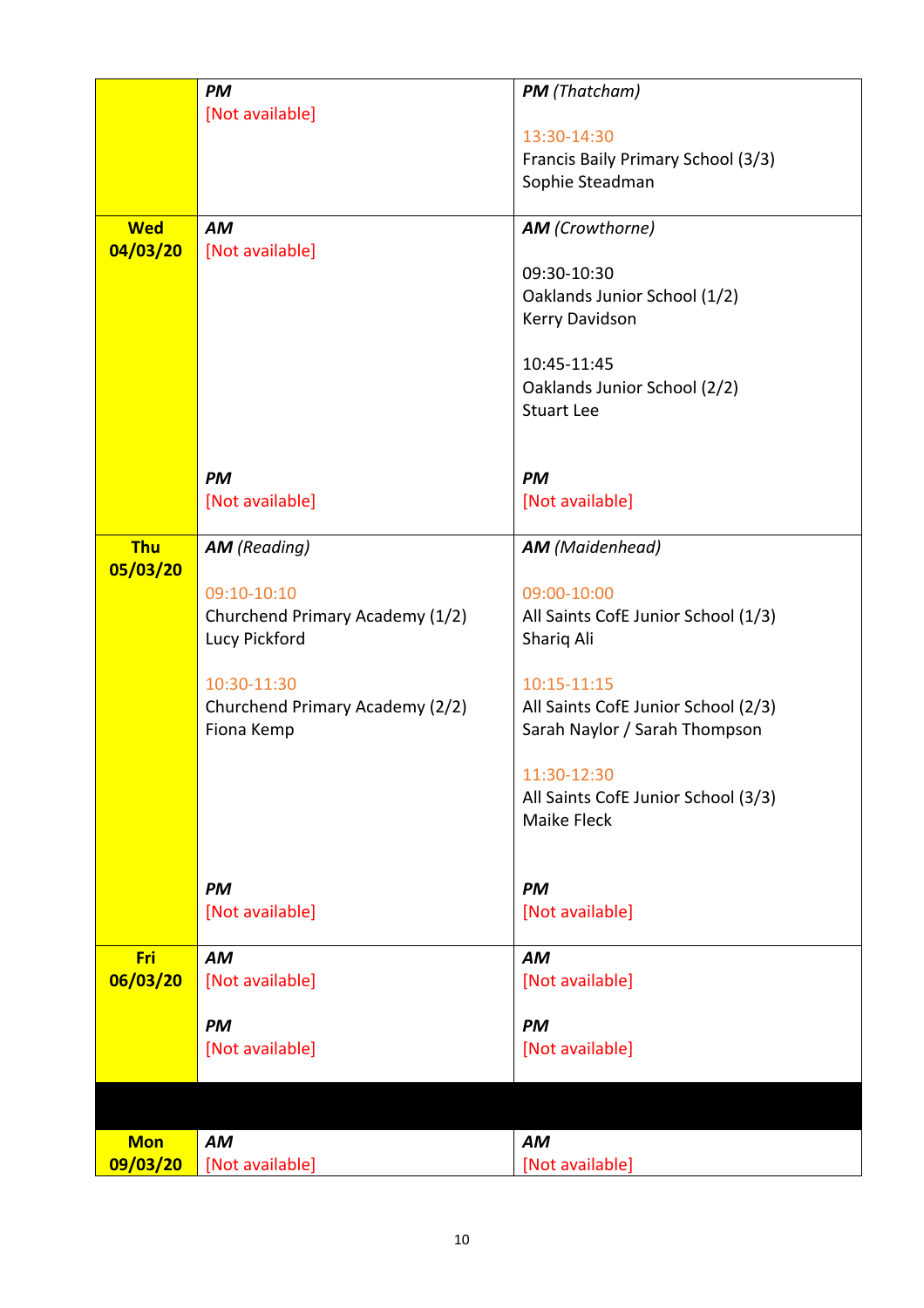| <b>PM</b> (Newbury)<br>13:15-14:10<br>The Winchcombe School (1/2)<br>Amelia Stringer<br>$14:15 - 15:10$<br>The Winchcombe School (2/2)<br>Alexandra Herring | <b>PM</b><br>[Not available] |
|-------------------------------------------------------------------------------------------------------------------------------------------------------------|------------------------------|
|-------------------------------------------------------------------------------------------------------------------------------------------------------------|------------------------------|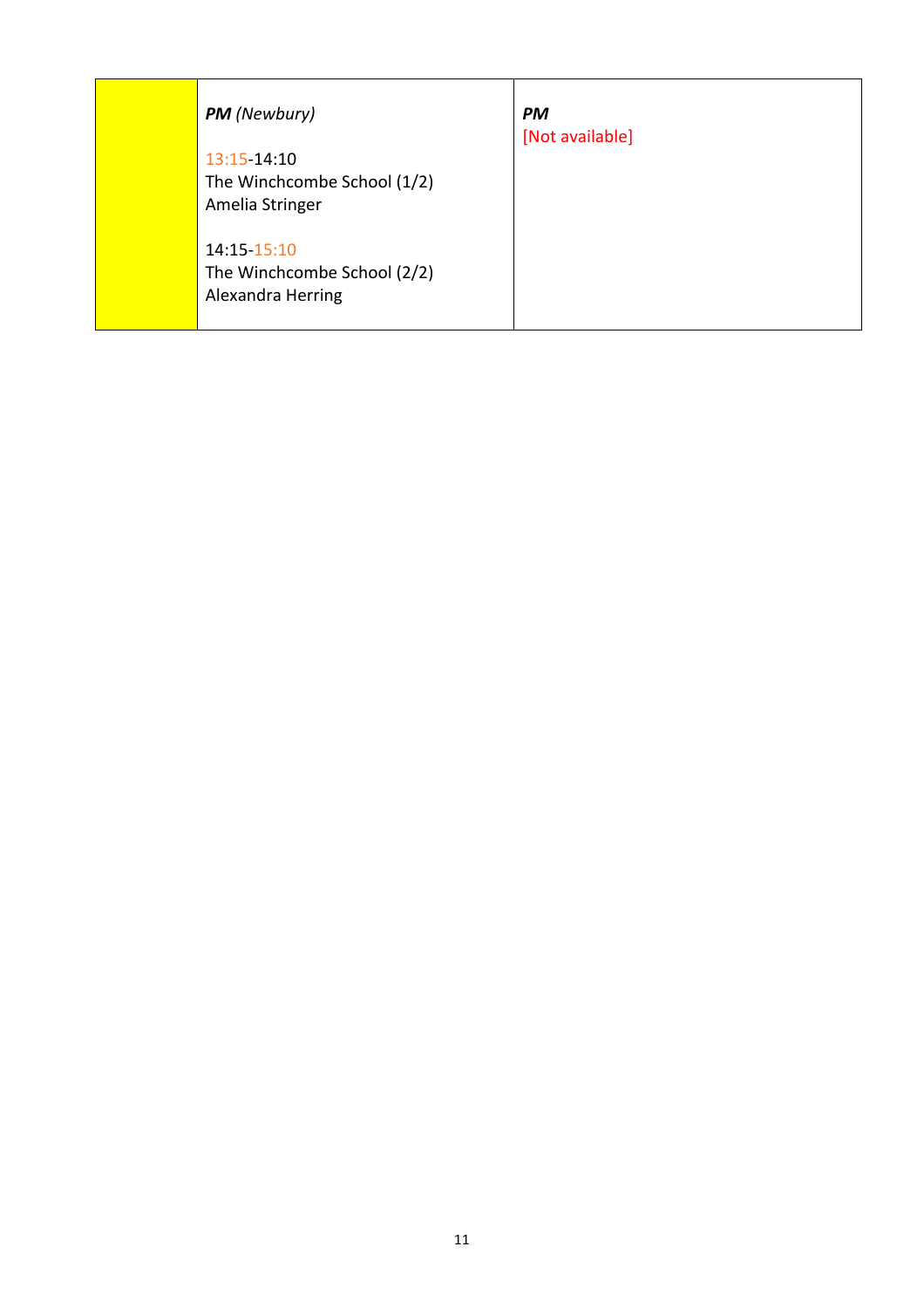## **Delayed Post-test Data Collection Schedule (April-May 2020)**

|                        | <b>Dr. Natthapoj Vincent T.</b>                                                                                                                                                                                                                                              |  |
|------------------------|------------------------------------------------------------------------------------------------------------------------------------------------------------------------------------------------------------------------------------------------------------------------------|--|
| <b>Mon</b><br>27/04/20 | <b>AM</b> (Wokingham)<br>11:00-12:00<br>Windmill Primary School (1/1)<br>Rebecca Walker                                                                                                                                                                                      |  |
|                        | <b>PM</b> (Wokingham)<br>13:10-14:10<br>Evendons Primary School (1/2)<br><b>Helen Brewis</b><br>14:15-15:15<br>Evendons Primary School (2/2)<br>Holly Wright                                                                                                                 |  |
| <b>Tue</b><br>28/04/20 | <b>AM</b> (Reading)<br>09:30-10:30<br>Highwood Primary School (1/1)<br><b>Steve Pearce</b><br><b>PM</b> (Mortimer)<br>13:15 14:10<br>Mortimer St Mary's Junior School (1/2)<br><b>Tina Brown</b><br>14:15-15:10<br>Mortimer St Mary's Junior School (2/2)<br>Laura Roumignac |  |
| <b>Wed</b><br>29/04/20 | <b>AM</b> (Taplow)<br>09:30-10:30<br>St Nicolas' CoE School (1/1)<br>Kim Jones                                                                                                                                                                                               |  |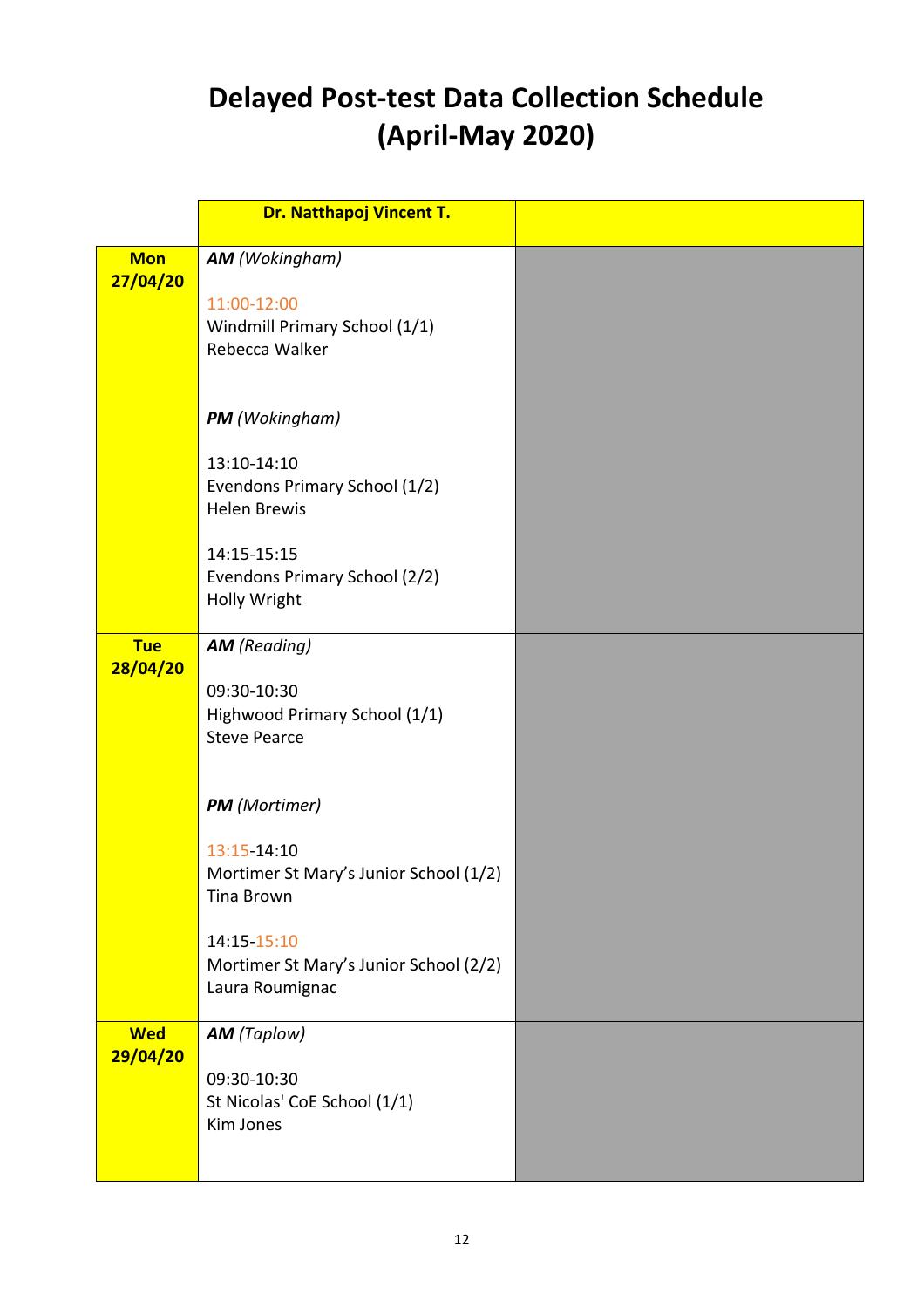|            | PM                                      |  |
|------------|-----------------------------------------|--|
|            | [Still available]                       |  |
|            |                                         |  |
| <b>Thu</b> | <b>AM</b> (Newbury)                     |  |
| 30/04/20   |                                         |  |
|            | 09:30-10:30                             |  |
|            | Falkland Primary School (1/2)           |  |
|            | <b>Katie Collins</b>                    |  |
|            |                                         |  |
|            | 10:45-11:45                             |  |
|            | Falkland Primary School (2/2)           |  |
|            | Rebecca Green                           |  |
|            |                                         |  |
|            |                                         |  |
|            | PM (Newbury)                            |  |
|            | 13:15-14:10                             |  |
|            | The Winchcombe School (1/2)             |  |
|            | Amelia Stringer                         |  |
|            |                                         |  |
|            | 14:15-15:10                             |  |
|            | The Winchcombe School (2/2)             |  |
|            | Alexandra Herring                       |  |
|            |                                         |  |
| Fri        | <b>AM</b> (Winchfield)                  |  |
| 01/05/20   |                                         |  |
|            | 09:15-10:15                             |  |
|            | Greenfields Junior School (1/3)         |  |
|            | <b>Katy Pitts</b>                       |  |
|            |                                         |  |
|            | 10:50-11:50                             |  |
|            | Greenfields Junior School (2/3)         |  |
|            | Annabel Gallagher                       |  |
|            |                                         |  |
|            | <b>PM</b> (Winchfield)                  |  |
|            |                                         |  |
|            | 13:00-14:00                             |  |
|            | Greenfields Junior School (3/3)         |  |
|            | <b>Ben Clarke-Smith</b>                 |  |
|            |                                         |  |
|            |                                         |  |
|            |                                         |  |
| <b>Mon</b> | <b>AM</b> (Basingstoke)                 |  |
| 04/05/20   |                                         |  |
|            | 09:30-10:30                             |  |
|            | St Bede's Catholic Primary School (1/2) |  |
|            | <b>Miriam Phillips</b>                  |  |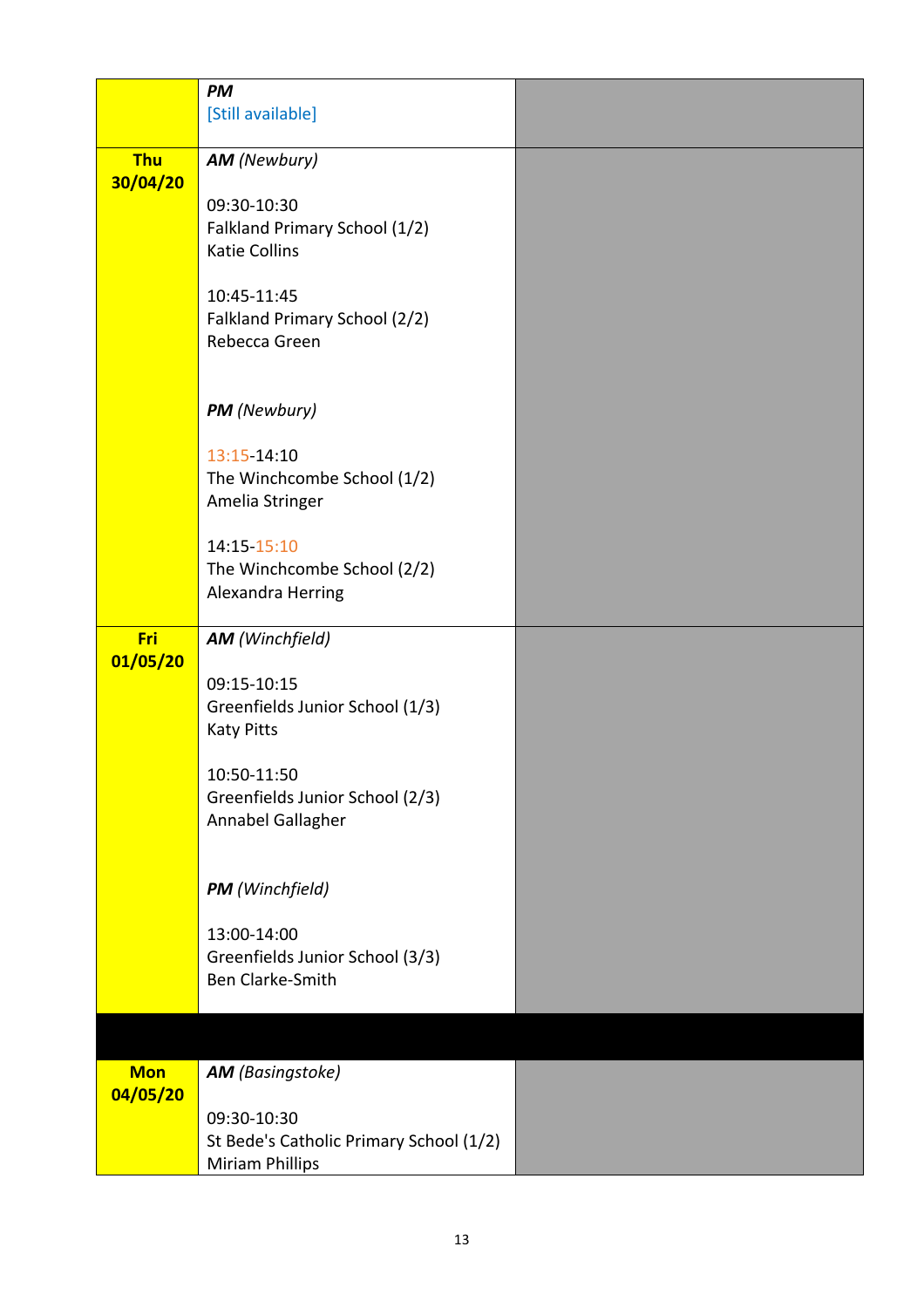|                        | 10:45-11:45<br>St Bede's Catholic Primary School (2/2)<br><b>Grace Timms</b> |  |
|------------------------|------------------------------------------------------------------------------|--|
|                        | <b>PM</b> (Reading)                                                          |  |
|                        | 13:10-14:10<br>Charvil Piggott Primary School (1/1)<br>Alyx Ball             |  |
| <b>Tue</b><br>05/05/20 | <b>AM</b> (Reading)                                                          |  |
|                        | 09:30-10:30<br>Shinfield St Mary's Junior School (1/3)<br>Paul Arnold        |  |
|                        | 11:10-12:10<br>Shinfield St Mary's Junior School (2/3)<br>Laura Delgado      |  |
|                        | <b>PM</b> (Reading)                                                          |  |
|                        | 13:30-14:30<br>Shinfield St Mary's Junior School (3/3)<br>Sarah Bright       |  |
| <b>Wed</b><br>06/05/20 | <b>AM</b> (Reading)                                                          |  |
|                        | 09:30-10:30<br>Kennet Valley Primary School (1/1)<br><b>Ren Thurston</b>     |  |
|                        | <b>PM</b> (Didcot)                                                           |  |
|                        | 13:20-14:15<br>Ladygrove Park Primary School (1/2)<br>Naomi Loveless         |  |
|                        | 14:15-15:10<br>Ladygrove Park Primary School (2/2)<br><b>Amber Parsons</b>   |  |
|                        |                                                                              |  |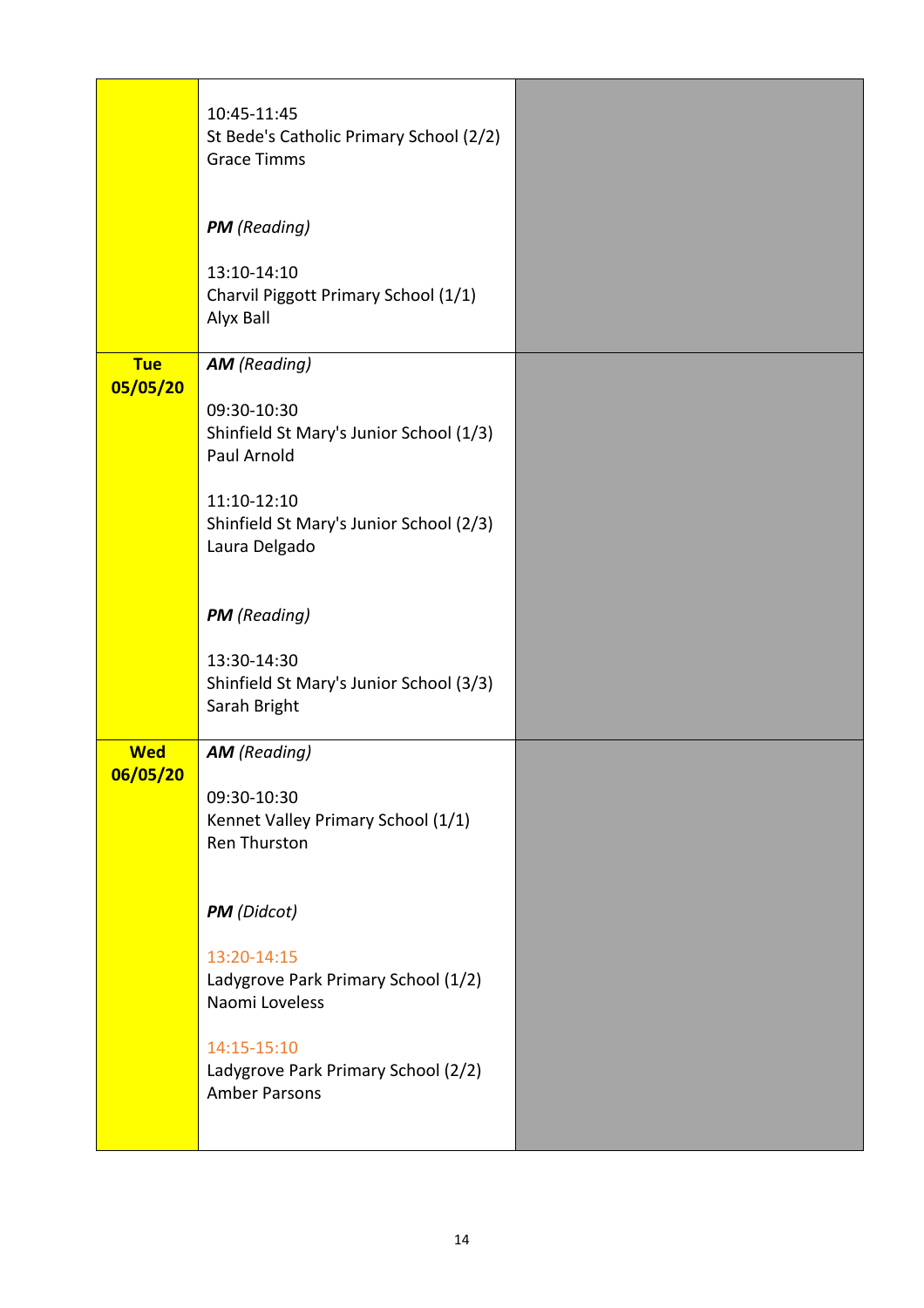| <b>Thu</b> | <b>AM</b> (Cavensham)                   |                  |
|------------|-----------------------------------------|------------------|
| 07/05/20   |                                         |                  |
|            | 09:30-10:30                             |                  |
|            |                                         |                  |
|            | The Hill Primary School (1/2)           |                  |
|            | Liana Lindsell                          |                  |
|            |                                         |                  |
|            | 10:45-11:45                             |                  |
|            | The Hill Primary School (2/2)           |                  |
|            |                                         |                  |
|            | Sarah Howell/Jan Marley                 |                  |
|            |                                         |                  |
|            |                                         |                  |
|            | <b>PM</b> (Pangbourne)                  |                  |
|            |                                         |                  |
|            | 13:10-14:10                             |                  |
|            | Allow sufficient time to travel to      |                  |
|            |                                         |                  |
|            | Pangbourne                              |                  |
|            |                                         |                  |
|            | 14:15-15:15                             |                  |
|            | Basildon CoE Primary School (1/1)       |                  |
|            | Laura Foley-Steele                      |                  |
|            |                                         |                  |
|            |                                         |                  |
| Fri        | May Bank Holiday                        | May Bank Holiday |
| 08/05/20   |                                         |                  |
|            |                                         |                  |
|            |                                         |                  |
|            |                                         |                  |
|            |                                         |                  |
| <b>Mon</b> | <b>AM</b> (Reading)                     |                  |
| 11/05/20   |                                         |                  |
|            | 09:10-10:10                             |                  |
|            | Churchend Primary Academy (1/2)         |                  |
|            | Lucy Pickford                           |                  |
|            |                                         |                  |
|            | 10:30-11:30                             |                  |
|            |                                         |                  |
|            | Churchend Primary Academy (2/2)         |                  |
|            | Fiona Kemp                              |                  |
|            |                                         |                  |
|            |                                         |                  |
|            | <b>PM</b> (Reading)                     |                  |
|            |                                         |                  |
|            |                                         |                  |
|            | 13:40-14:40 (First 15 mins here then go |                  |
|            | to Selen/Pam's class)                   |                  |
|            | English Martyrs Primary School (1/2)    |                  |
|            | Bekki Reilly                            |                  |
|            |                                         |                  |
|            | 13:55-14:55 (After 15 mins here, go     |                  |
|            |                                         |                  |
|            | back to Bekki's class)                  |                  |
|            | English Martyrs Primary School (2/2)    |                  |
|            | Selen Omer/Pam Peers                    |                  |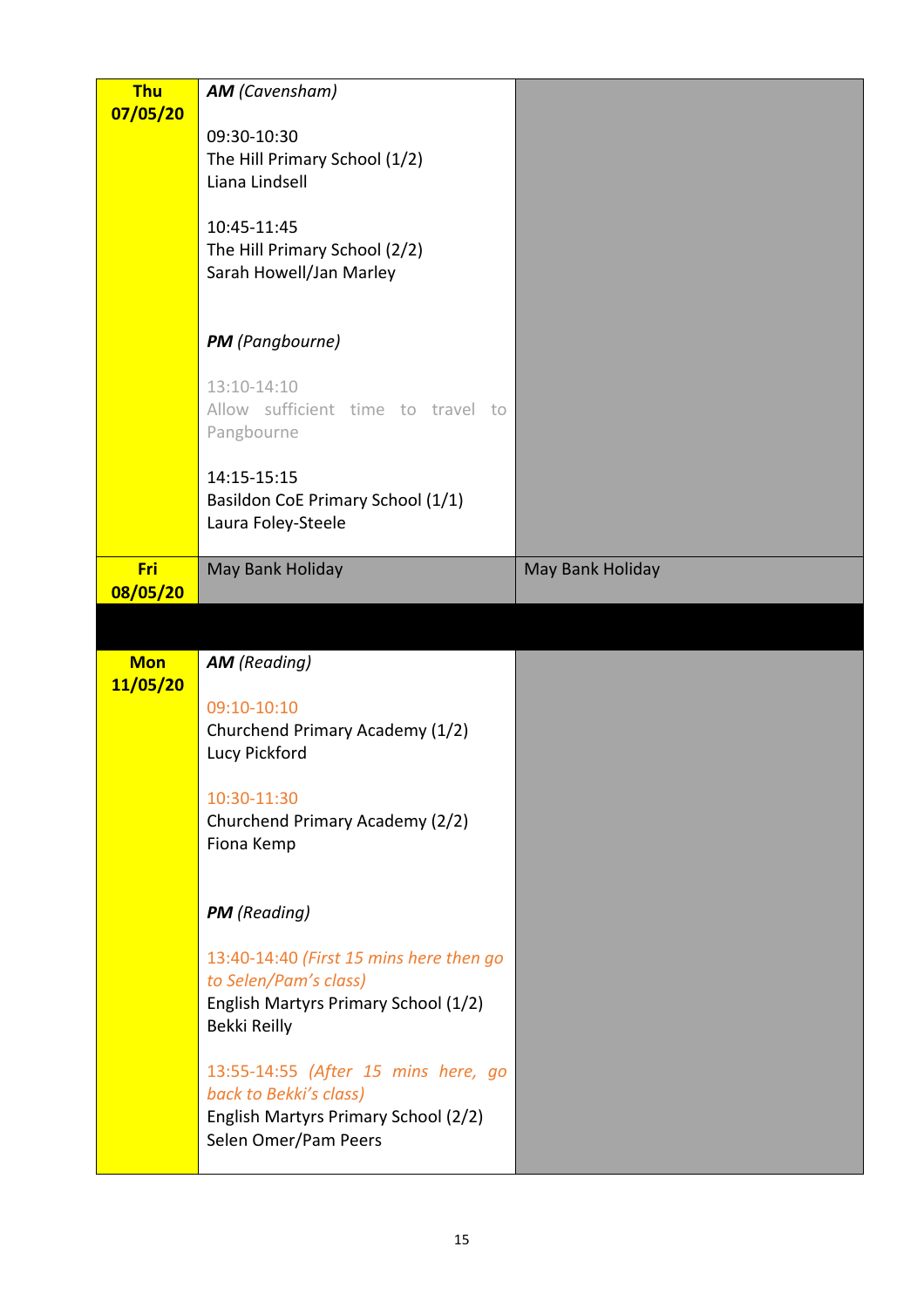| <b>Tue</b>             | <b>AM</b> (Thatcham)                               |  |
|------------------------|----------------------------------------------------|--|
| 12/05/20               |                                                    |  |
|                        | 09:30-10:30<br>Francis Baily Primary School (1/3)  |  |
|                        | <b>Ellen Saxton</b>                                |  |
|                        |                                                    |  |
|                        | 11:05-12:05                                        |  |
|                        | Francis Baily Primary School (2/3)<br>Nicky Gamlin |  |
|                        |                                                    |  |
|                        |                                                    |  |
|                        | <b>PM</b> (Thatcham)                               |  |
|                        | 13:30-14:30                                        |  |
|                        | Francis Baily Primary School (3/3)                 |  |
|                        | Sophie Steadman                                    |  |
| <b>Wed</b>             | AM                                                 |  |
| 13/05/20               | [Still available]                                  |  |
|                        |                                                    |  |
|                        | <b>PM</b> (Reading)                                |  |
|                        |                                                    |  |
|                        | 13:10-14:10                                        |  |
|                        | Redlands Primary School (1/1)<br>Dani Adams        |  |
|                        |                                                    |  |
| <b>Thu</b>             | <b>AM</b> (Maidenhead)                             |  |
| 14/05/20               | 09:00-10:00                                        |  |
|                        | All Saints CofE Junior School (1/3)                |  |
|                        | Shariq Ali                                         |  |
|                        | 10:15-11:15                                        |  |
|                        | All Saints CofE Junior School (2/3)                |  |
|                        | Sarah Naylor / Sarah Thompson                      |  |
|                        |                                                    |  |
|                        | 11:30-12:30<br>All Saints CofE Junior School (3/3) |  |
|                        | Maike Fleck                                        |  |
|                        |                                                    |  |
|                        | <b>PM</b>                                          |  |
|                        | [Still available]                                  |  |
|                        |                                                    |  |
| <b>Fri</b><br>15/05/20 | <b>AM</b> (Bracknell)                              |  |
|                        | 09:30-10:30                                        |  |